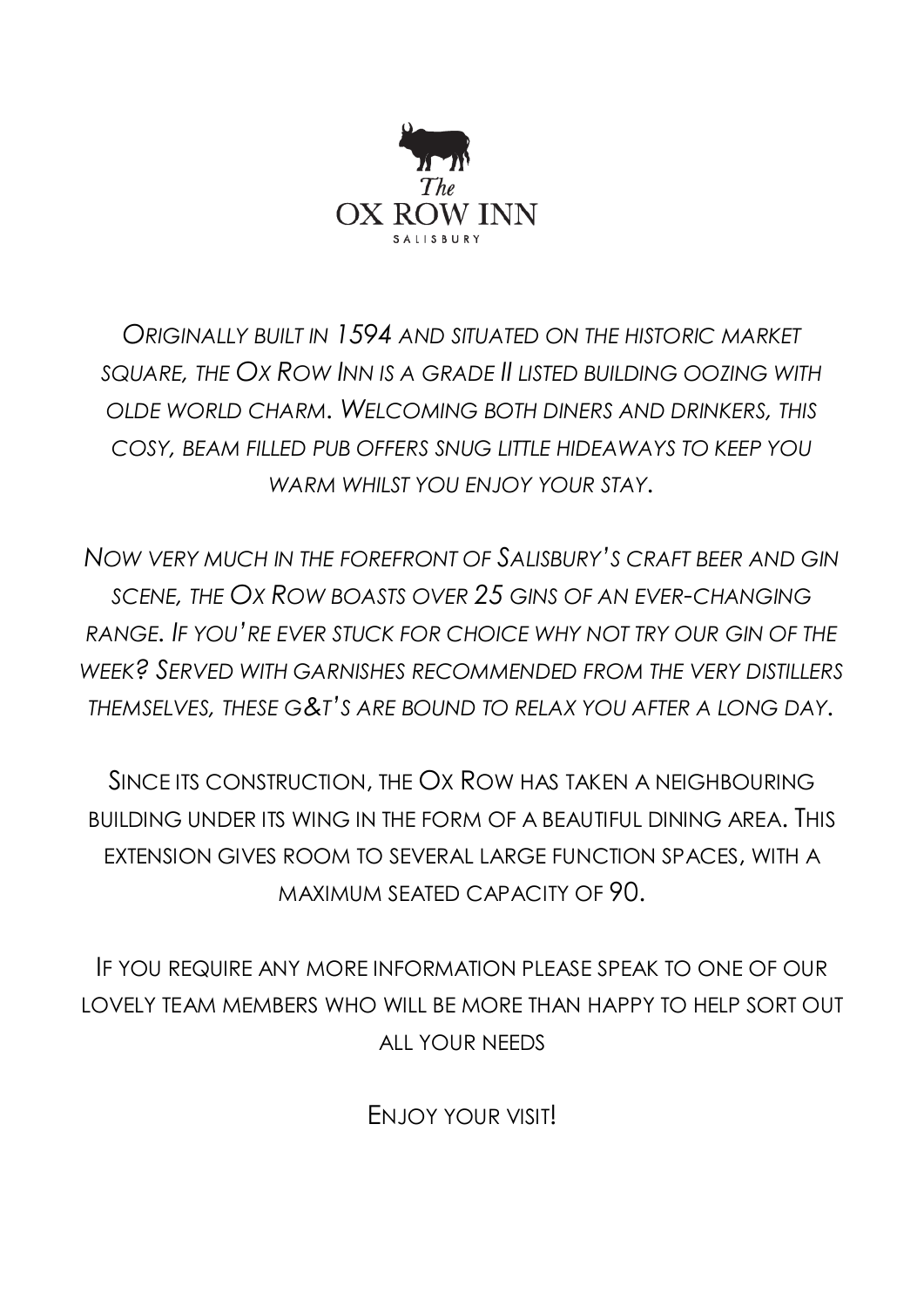# THE GIN CLUB

## **ALL DAY EVERY WEDNESDAY – TWO FOR £10 ON ANY G&T**

*ASK AT THE BAR FOR OUR GIN OF THE WEEK*

# G I N

| Citrus & Zest             | <b>COUNTRY</b>       | ABV   | 25ML  |
|---------------------------|----------------------|-------|-------|
| <b>BOTANIST ISLAY DRY</b> | SCOTLAND             | 46.0% | £4.90 |
| <b>NO. 209</b>            | U.S.A.               | 46.0% | £4.55 |
| <b>SILENT POOL</b>        | SURREY, ENGLAND      | 43.0% | £5.05 |
| Floral                    |                      |       |       |
| <b>WILLIAMS ELEGANT</b>   | <b>ENGLAND</b>       | 48.0% | £4.65 |
| <b>GIN MARE</b>           | SPAIN                | 42.7% | £4.95 |
| <b>BOE VIOLET</b>         | <b>SCOTLAND</b>      | 41.5% | £4.90 |
| <b>SAFFRON GIN</b>        | <b>DIJON, FRANCE</b> | 40%   | £4.35 |
| <b>AVIATION</b>           | <b>AMERICA</b>       | 42%   | £5.05 |
| Sweet                     |                      |       |       |
| <b>HENDRICKS</b>          | SCOTLAND             | 41.4% | £4.60 |
| <b>SHARISH BLUE</b>       | <b>PORTUGAL</b>      | 40.0% | £4.95 |
| Fruity                    |                      |       |       |
| <b>WILLIAMS PINK</b>      | <b>ENGLAND</b>       | 40.0% | £4.95 |
| <b>TARQUIN BLACKBERRY</b> | <b>ENGLAND</b>       | 38.0% | £5.05 |
| <b>WHITLEY NEILL</b>      | <b>ENLGAND</b>       | 43%   | £4.70 |
| <b>TANQUERAY SEVILLA</b>  | <b>ENGLAND</b>       | 41.3% | £4.55 |
| <b>WARNER ELDERFLOWER</b> | <b>ENGLAND</b>       | 40%   | £4.65 |
| <b>Botanical</b>          |                      |       |       |
| <b>MERMAID</b>            | <b>ISLE OF WIGHT</b> | 42%   | £4.95 |
| <b>BATHTUB GIN</b>        | LONDON, ENGLAND      | 43.0% | £4.90 |
| <b>OPIHR</b>              | LONDON, ENGLAND      | 40.0% | £4.90 |
| <b>BROCKMANS</b>          | <b>ENGLAND</b>       | 40%   | £4.90 |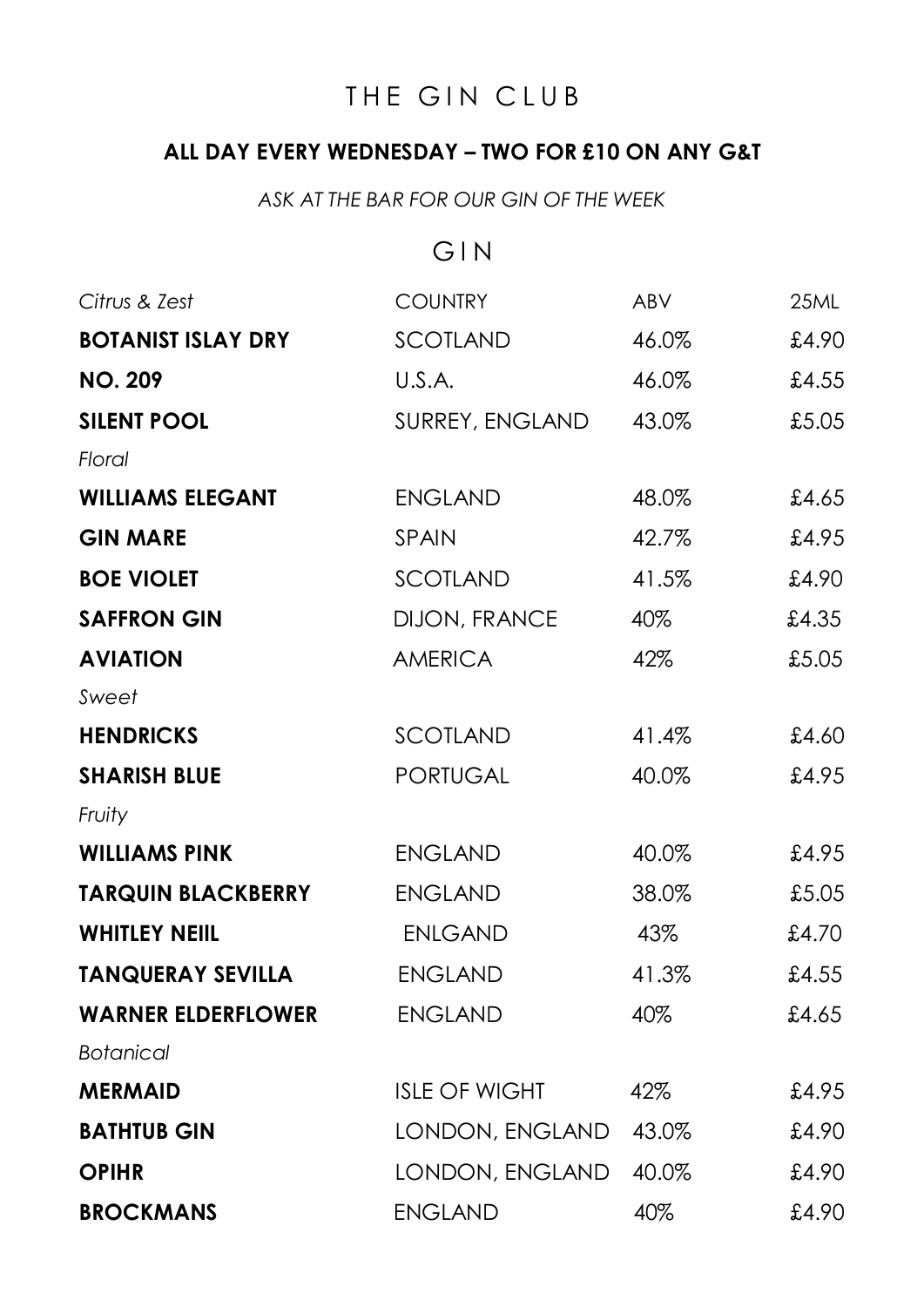| <b>TANQUERAY</b>       | LONDON, ENGLAND       | 43.1% | £3.65 |
|------------------------|-----------------------|-------|-------|
| <b>PLYMOUTH</b>        | <b>ENGLAND</b>        | 41.2% | £4.35 |
| <b>FOUR PILLARS</b>    | <b>AUSTRALIA</b>      | 37.8% | £4.95 |
| <b>MONKEY 47</b>       | <b>GERMANY</b>        | 47.0% | £5.00 |
| <b>CONKER</b>          | DORSET, ENGLAND       | 40%   | £4.70 |
| <b>JAWBOX</b>          | BELFAST, N. IRELAND   | 43%   | £4.90 |
| Sipsmith Range         |                       |       |       |
| <b>SIPSMITH</b>        | LONDON, ENGLAND 41.6% |       | £4.55 |
| <b>SIPSMITH SLOE</b>   | LONDON, ENGLAND       | 29.0% | £4.55 |
| SIPSMITH LEMON DRIZZLE | LONDON, ENGLAND       | 40.4% | £4.70 |
| SIPSMITH V.J.O.P.      | LONDON, ENGLAND       | 57.7% | £5.05 |

*Or have a look at our ever-changing rotational gin selection*

### **VODKA**

*Dry*

| <b>SMIRNOFF BLACK</b>      | <b>RUSSIA</b>  | 40.0% | £3.65 |
|----------------------------|----------------|-------|-------|
| <b>SMIRNOFF ESPRESSO</b>   | <b>RUSSIA</b>  | 37.5% | £4.05 |
| <b>ABSOLUT</b>             | <b>SWEDEN</b>  | 40.0% | £3.95 |
| <b>FINLANDIA</b>           | <b>FINLAND</b> | 40.0% | £4.20 |
| <b>BELVEDERE</b>           | <b>POLAND</b>  | 40.0% | £4.50 |
| <b>CHASE ENGLISH VODKA</b> | <b>ENGLAND</b> | 40.0% | £4.55 |
| <b>CHASE MARMALADE</b>     | <b>ENGLAND</b> | 40.0% | £4.55 |
| <b>SIPSMITH VODKA</b>      | ENGLAND        | 40.0% | £4.50 |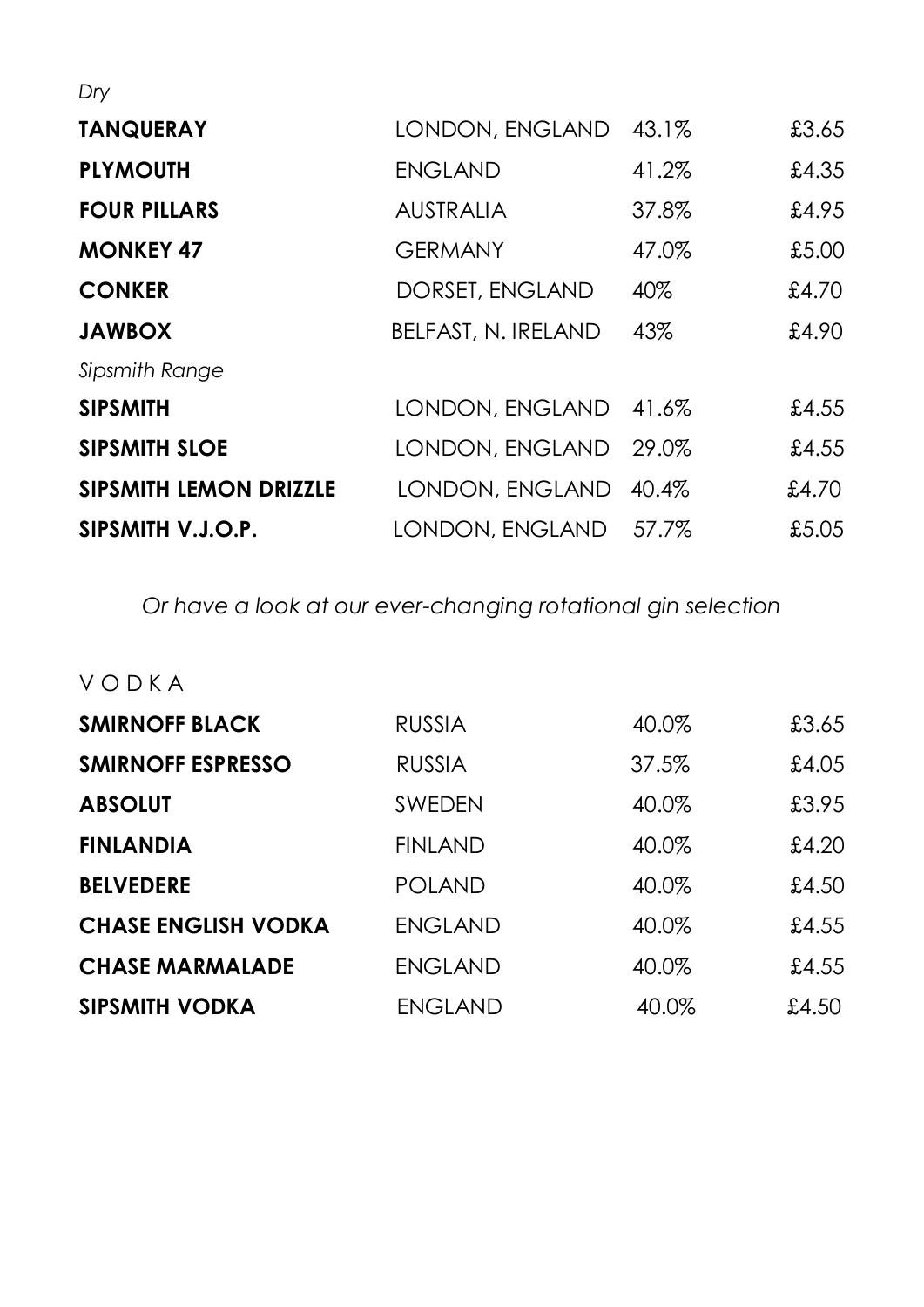R U M

| <b>BACARDI CARTA BLANCA</b>                                                   | <b>CUBA</b>                  | 37.5% | £3.70 |
|-------------------------------------------------------------------------------|------------------------------|-------|-------|
| <b>BACARDI CARTA NEGRA</b>                                                    | <b>CUBA</b>                  | 40.0% | £4.50 |
| <b>BACARDI OAKHEART</b>                                                       | <b>CUBA</b>                  | 35.0% | £3.90 |
| <b>LAMBS NAVY</b>                                                             | U.K.                         | 40.0% | £3.70 |
| <b>MOUNT GAY ECLIPSE</b>                                                      | <b>BARBADOS</b>              | 40.0% | £3.90 |
| <b>KRACKEN SPICED</b>                                                         | <b>TRINIDAD &amp; TOBAGO</b> | 40.0% | £4.15 |
| <b>HAVANA CLUB 3YRS</b>                                                       | <b>CUBAN</b>                 | 40.0% | £3.70 |
| WHISKEY-AMERICANS                                                             |                              |       |       |
| <b>JACK DANIEL'S</b>                                                          | <b>TENNESSEE</b>             | 40.0% | £4.20 |
| <b>JACK DANIEL'S HONEY</b>                                                    | <b>TENNESSEE</b>             | 35.0% | £4.40 |
| JIM BEAM                                                                      | <b>KENTUCKY</b>              | 40.0% | £4.10 |
| <b>MAKER'S MARK</b>                                                           | <b>KENTUCKY</b>              | 45.0% | £4.45 |
| <b>BULLIET</b>                                                                | <b>KENTUCKY</b>              | 40.0% | £4.40 |
| <b>WOODFORD RESERVE</b>                                                       | <b>KENTUCKY</b>              | 43.2% | £4.75 |
| WHISKY-SINGLE MALTS                                                           |                              |       |       |
| <b>TALISKER 10YR</b>                                                          | <b>ISLE OF SKYE</b>          | 45.8% | £4.70 |
| Full bodied smokiness brings out a rich fruity sweetness.                     |                              |       |       |
| <b>GLENMORANGIE 10YR</b>                                                      | <b>HIGHLANDS</b>             | 40.0% | £4.80 |
| "The Original" - medium bodied and gently warming with a bit of spice.        |                              |       |       |
| <b>BALVENIE 12YR</b>                                                          | SPEYSIDE                     | 40.0% | £4.80 |
| Sweet with a good body and notes of spice & vanilla.                          |                              |       |       |
| <b>GLENFIDDICH 12YR</b>                                                       | <b>SPEYSIDE</b>              | 40.0% | £4.70 |
| Light, easy drinking and loved by millions.                                   |                              |       |       |
| <b>AUCHENTOSHAN</b>                                                           | <b>LOWLANDS</b>              | 40.0% | £4.65 |
| Matured solely in American bourbon casks for a sweet, smooth, delicate taste. |                              |       |       |
| <b>LAPHROAIG</b>                                                              | <b>ISLE OF ISLAY</b>         | 40.0% | £4.80 |

*Malted barley dried over peat fires gives a rich smokiness.*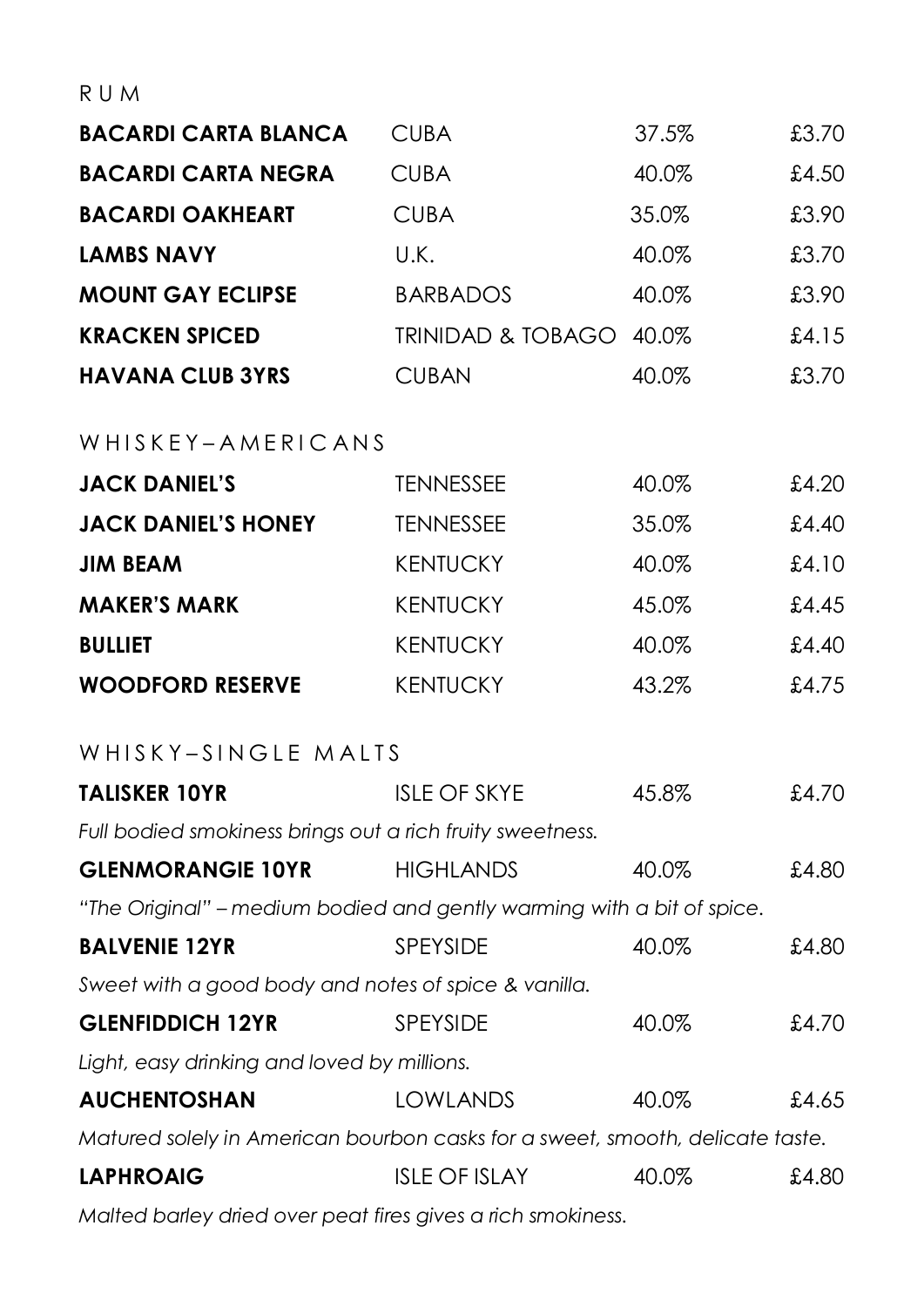# WHISKY-SCOTTISH BLENDS

| <b>JOHNNIE WALKER RED</b>       | <b>KILMARNOCK</b> | 40.0% | £3.70 |
|---------------------------------|-------------------|-------|-------|
| <b>JOHNNIE WALKER BLACK</b>     | KILMARNOCK        | 40.0% | £4.40 |
| <b>MONKEY SHOULDER</b>          | <b>DUFFTOWN</b>   | 40.0% | £4.30 |
| WHISKY-THE IRISH                |                   |       |       |
| <b>JAMESONS</b>                 | <b>IRELAND</b>    | 40.0% | £4.10 |
| <b>BUSHMILLS 10YR</b>           | <b>IRELAND</b>    | 40.0% | £4.70 |
| COGNAC                          |                   |       |       |
| <b>COURVOISIER</b>              | <b>FRANCE</b>     | 40.0% | £3.95 |
| <b>HENNESSEY</b>                | <b>FRANCE</b>     | 40.0% | £4.10 |
| <b>REMY MARTIN VSOP</b>         | <b>FRANCE</b>     | 40.0% | £4.80 |
| <b>HENNESSEY XO</b>             | <b>FRANCE</b>     | 40.0% | £9.30 |
| LIQUERS/APERITIFS               |                   |       |       |
| <b>AMARETTO</b>                 | <b>ITALY</b>      | 28.0% | £4.10 |
| <b>APEROL</b>                   | <b>ITALY</b>      | 11.0% | £3.65 |
| <b>BAILEY'S (50ml)</b>          | <b>IRELAND</b>    | 17.0% | £4.50 |
| <b>DRAMBUIE</b>                 | SCOTLAND          | 40.0% | £4.20 |
| <b>KAHLUA</b>                   | <b>MEXICO</b>     | 20.0% | £4.00 |
| <b>MARTINI EXTRA DRY (50ml)</b> | <b>ITALY</b>      | 15.0% | £3.60 |
| <b>MARTINI ROSSO (50ml)</b>     | <b>ITALY</b>      | 15.0% | £3.60 |
| <b>PIMMS No. 1 (50ml)</b>       | <b>ENGLAND</b>    | 25.0% | £3.45 |
| <b>SOUTHERN COMFORT</b>         | <b>USA</b>        | 35.0% | £4.10 |
| <b>TIA MARIA</b>                | <b>JAMAICA</b>    | 20.0% | £3.80 |
| <b>CHAMBORD</b>                 | <b>FRANCE</b>     | 16.5% | £4.10 |
| <b>COINTREAU</b>                | ANGERS, FRANCE    | 40.0% | £4.10 |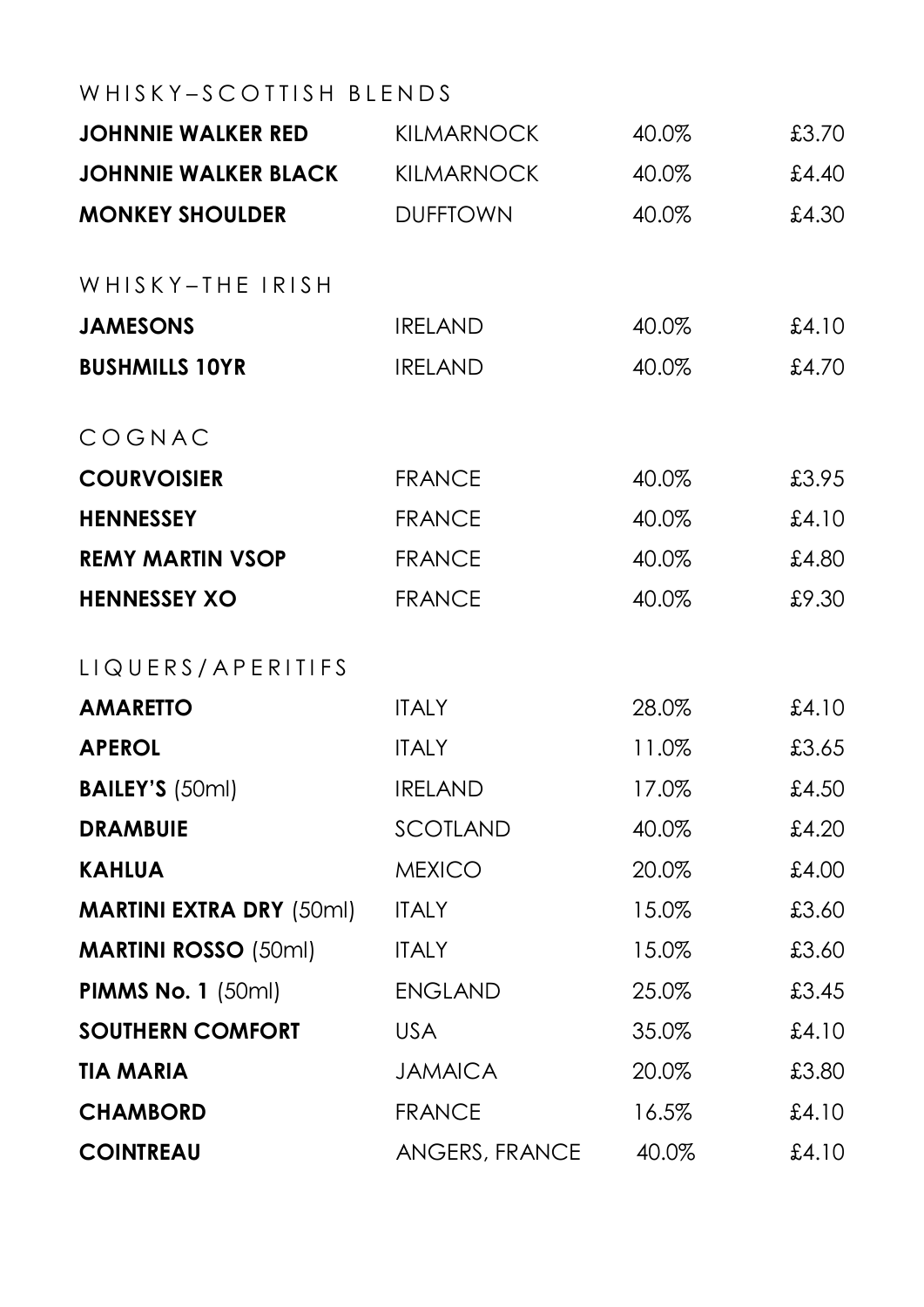| TEQUILA                                       |                |       |       |
|-----------------------------------------------|----------------|-------|-------|
| <b>PATRÓN AÑEJO</b>                           | <b>MEXICO</b>  | 40.0% | £5.30 |
| PATRÓN XO CAFÉ                                | <b>MEXICO</b>  | 35.0% | £4.35 |
| <b>OLMECA GOLD</b>                            | <b>MEXICO</b>  | 38.0% | £3.80 |
| <b>OLMECA SILVER</b>                          | <b>MEXICO</b>  | 38.0% | £3.80 |
| <b>STICKIES</b>                               |                |       |       |
| <b>MALIBU</b>                                 | CARRIBEAN      | 21.0% | £3.80 |
| <b>ARCHERS</b>                                | <b>ENGLAND</b> | 18.0% | £3.80 |
| FORTIFIED WINES                               |                |       |       |
| <b>CRABBIE'S GINGER WINE (50ml) EDINBURGH</b> |                | 13.5% | £3.20 |
| <b>FULLER'S RAMOS PORT (50ml) PORTUGAL</b>    |                | 19.5% | £3.05 |
| TAYLOR'S TAWNY 10YR (50ml) PORTUGAL           |                | 15.0% | £4.35 |
| <b>HARVEY'S BRISTOL CREAM (50ml)</b>          |                | 17.5% | £3.50 |

# **WINFS**

| RESERVE LIST                                               | Bottle |
|------------------------------------------------------------|--------|
| <b>San Felipe Roble Malbec 2014</b> Mendoza ARGENTINA      | £24.00 |
| Roble refers to oak aging. Smooth, soft and easy to drink. |        |

**Cruz Alta Malbec Gran Reserva 2012** Mendoza ARGENTINA £35.00 *Named after the high cross that sites atop the valley in the Andes above Mendoza. Bags of rich fruit with a touch of oak.* 

**Cruz Alta Chairman's Blend 2012** Mendoza ARGENTINA £50.00 *Luscious blend of Malbec, Cabernet & Syrah, rich, smooth with flavours of fig and roasted coffee* 

**Amarone Classico Cesari DOCG** Valpolicella ITALY  $£42.00$ *They use partly dried grapes to which results in an intense concentration*  and a very high sugar content which then turns into a high level of *alcohol. A full-bodied meaty wine that needs meaty dishes*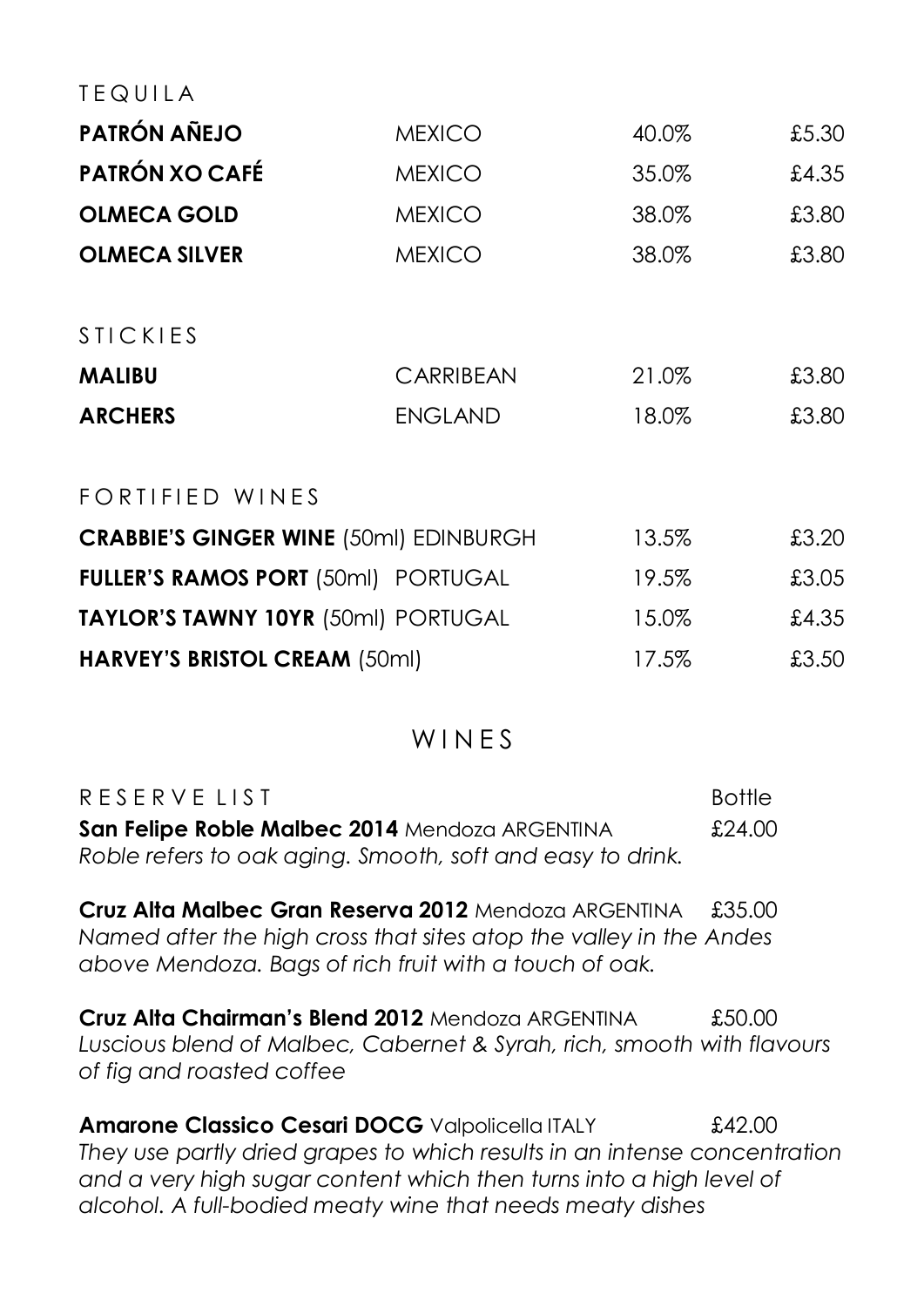# WINES CONTINUED

| SPARKLING                                                                   | <b>Bottle</b>       |
|-----------------------------------------------------------------------------|---------------------|
| <b>Bolney Estate Bubbly Brut West Sussex ENGLAND</b>                        | £41.00              |
| Crisp and refreshing with a classic style                                   |                     |
| <b>Moinet Prosecco DOC</b> Treviso ITALY                                    | £26.00              |
| Italian classic, dry and light                                              |                     |
| La Tordera                                                                  | 20 cl Bottle: £8.75 |
| <b>Paternia Cava Rosado Catalonia SPAIN</b><br>Really fruity and refreshing | £25.00              |

| WHITES                                              |       | 175ml 250ml | <b>Bottle</b> |
|-----------------------------------------------------|-------|-------------|---------------|
| CRISP & FRESH                                       |       |             |               |
| San Valentino Pinot Grigio ITALY                    | £5.00 | £7.15       | £20.00        |
| Light, crisp and refreshing                         |       |             |               |
| <b>Domaine St Marc Sauvignon Blanc FRANCE £5.15</b> |       | £7.35       | £20.50        |
| Zesty and mouth wateringly fresh                    |       |             |               |
| <b>Chablis l'Orangerie du Chateau FRANCE</b>        |       |             |               |
| Elegant and crisp, whistle-clean finish             |       |             | £37.50        |
| <b>7FSTY &amp; AROMATIC</b>                         |       |             |               |
| Rio del Rey Blanco SPAIN                            |       |             | £20.50        |
| Lovely and fresh, great with or without food        |       |             |               |
| <b>Sancerre Domaine Durand FRANCE</b>               |       |             | £34.50        |
| Perfect poise and balance                           |       |             |               |
| <b>Edwin Fox Sauvignon Blanc NEW ZEALAND</b>        | £7.00 |             | £10.00 £28.00 |
| Intense and lovely                                  |       |             |               |
| <b>DELICIOUS &amp; JUICY</b>                        |       |             |               |
| <b>Shoreline Chenin Blanc SOUTH AFRICA</b>          | £4.75 | £6.80       | £19.00        |
| Fruity and very easy-drinking                       |       |             |               |
| Leonard Road Chardonnay AUSTRALIA                   | £5.00 | £7.15       | £20.00        |
| Un-oaked, youthful and fruity                       |       |             |               |
| Le Versant Viognier FRANCE                          |       |             | £23.50        |
| Lots of ripe stone fruit                            |       |             |               |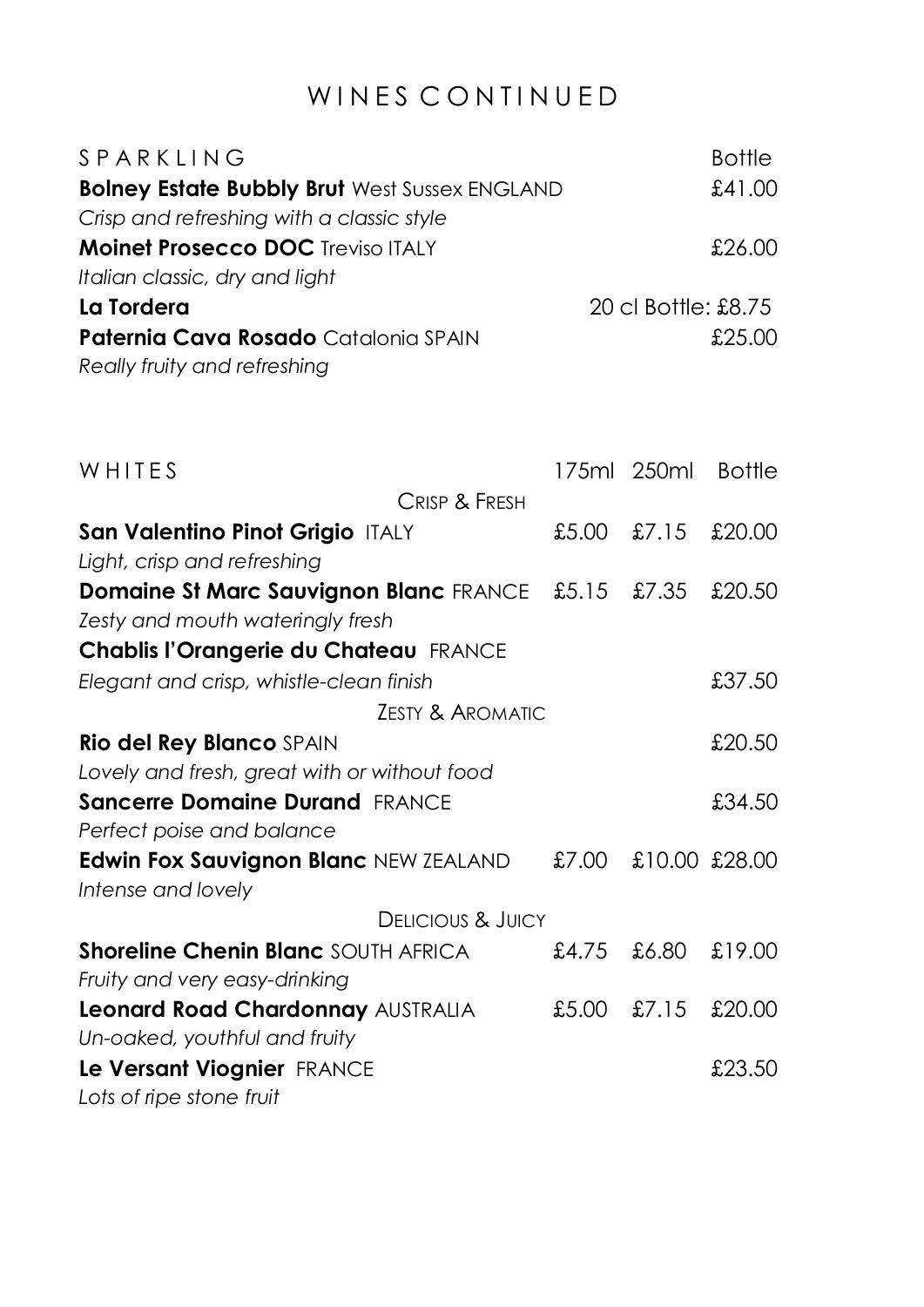# WINFS CONTINUED

| REDS                                                                 |       | 175ml 250ml | <b>Bottle</b> |
|----------------------------------------------------------------------|-------|-------------|---------------|
| <b>SOFT &amp; FRUITY</b>                                             |       |             |               |
| Les Cents Verres Pinot Noir FRANCE<br>Light and delicate berry fruit | £5.50 | £7.90       | £22.00        |
| <b>Marques del Atrio Tempranillo SPAIN</b>                           | £5.00 | £7.15       | £20.00        |
| Very versatile, great with or without food                           |       |             |               |
| Lanark Lane Pinot Noir NEW ZEALAND<br>Silky and very smooth          |       |             | £29.50        |
| <b>RICH &amp; A LITTLE SPICY</b>                                     |       |             |               |
| La Vuelta Malbec ARGENTINA                                           | £6.00 | £8.60       | £24.00        |
| Un-oaked, a lighter style of Malbec                                  |       |             |               |
| La Palma Merlot CHILE                                                | £5.00 | £7.15       | £20.00        |
| Ripe and plummy, easy drinking<br><b>Red Bridge Shiraz</b>           | £5.25 | £7.50       | £21.00        |
| Soft, supple and juicy, with a silky tannic carry                    |       |             |               |
| <b>FULSOME &amp; ROBUST</b>                                          |       |             |               |
| Rioja Reserva Rio del Rey SPAIN<br>Mature Rioja, drinking well       |       |             | £29.50        |
| Mara Ripasso DOC ITALY                                               |       |             | £29.00        |
| A 'baby' Amarone. Medium-bodied, warm and velvety                    |       |             |               |
| <b>Medoc Ch. Fourcas Hosten FRANCE</b>                               |       |             | £42.00        |
| Left Bank Cabernet blend ripe cassis and developed flavours          |       |             |               |
| ROSE                                                                 |       | 175ml 250ml | <b>Bottle</b> |
| Sartori Pinot Grigio Blush ITALY                                     | £5.25 | £7.50       | £21.00        |
| Fresh, light and easy to drink                                       |       |             |               |
| Etoile De Mer Rose FRANCE                                            |       |             | £22.00        |
| Lots of summer fruit, fresh and dry                                  |       |             |               |
| Feather Falls Zinfandel Rose USA                                     | £5.25 | £7.50       | £21.00        |
| Laden with ripe summer fruits                                        |       |             |               |

*125ml glasses are available. Our wines are listed by wine style and body (So lighter, more delicate wines shown first)*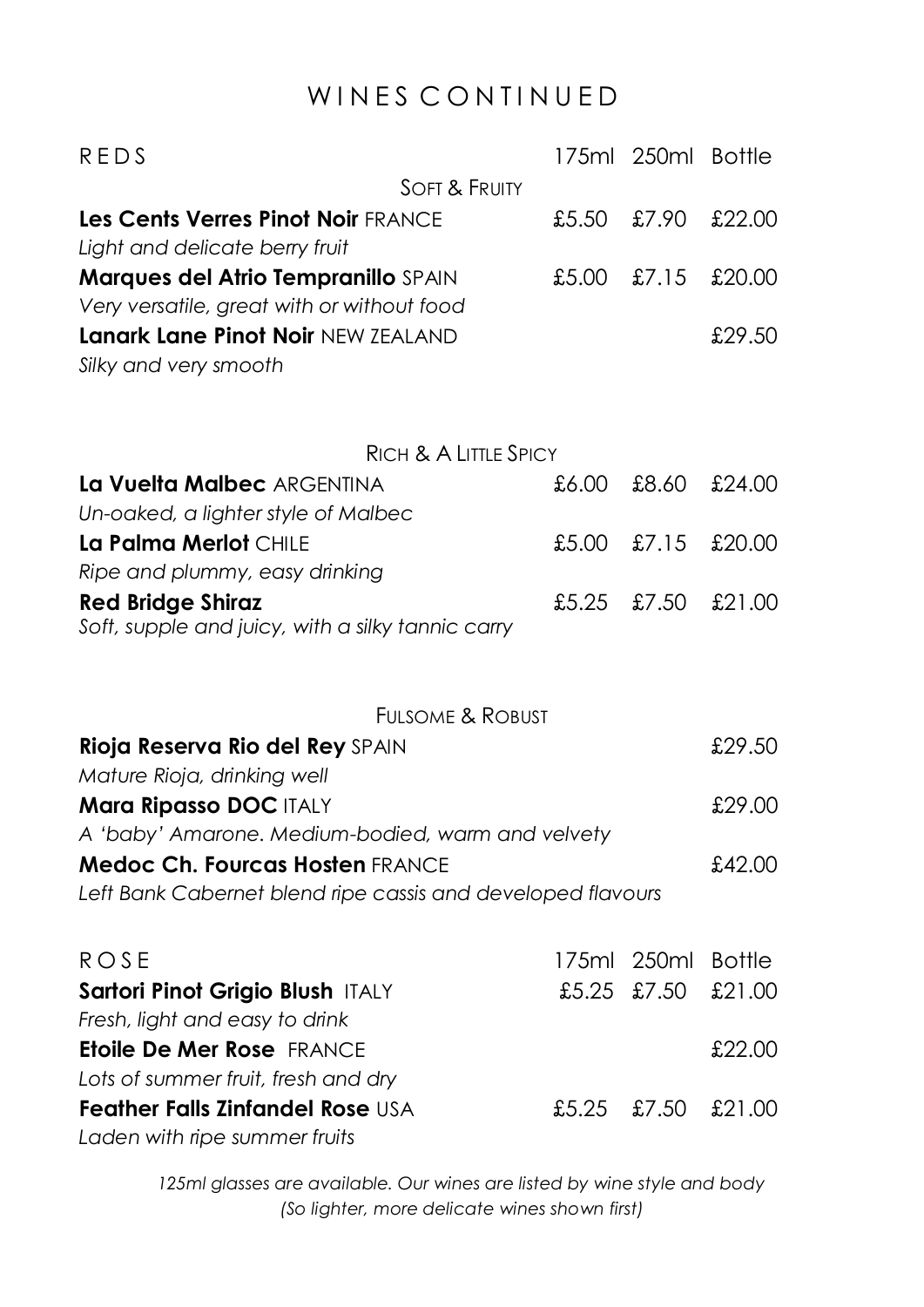# DRAUGHT BEER & CIDER

| <b>PERONI NASTRO AZURRO</b>                                                                                                                                                      | ROME, ITALY          | 5.1%    | £5.35 |
|----------------------------------------------------------------------------------------------------------------------------------------------------------------------------------|----------------------|---------|-------|
| <b>AMSTEL</b>                                                                                                                                                                    | <b>HOLLAND</b>       | $4.1\%$ | £4.45 |
| <b>FULLER'S FRONTIER</b><br>Pours a bright golden colour & immediately offers up delicious fruit flavours<br>delivering distinctive notes of citrus, passion fruit & melon.      | LONDON, ENGLAND 4.5% |         | £5.25 |
| <b>ASAHI</b><br>A refreshing Japanese lager notable for its clean and crisp quality, as well as<br>loads of flavour. Translates as 'rising sun'.                                 | <b>JAPAN</b>         | 5.2%    | £5.45 |
| <b>FULLERS SESSION IPA</b><br>Hoppy and fruity sessionable IPA.                                                                                                                  | <b>LONDON</b>        | 4.0%    | £5.25 |
| <b>GUINNESS</b><br>Initial low to medium malt sweetness with a degree of caramel, chocolate &<br>roasted coffee flavour with a distinctive dry roasted bitterness in the finish. | DUBLIN, IRELAND 4.1% |         | £4.70 |

**CORNISH GOLD CIDER** DULOE, ENGLAND 4.5% £4.75 *An immensely refreshing & creative blend of bittersweet and dessert apples with a light Champagne sparkle, fruity apple tones & a long dry finish.*

All prices for draught products above are quoted for a pint measure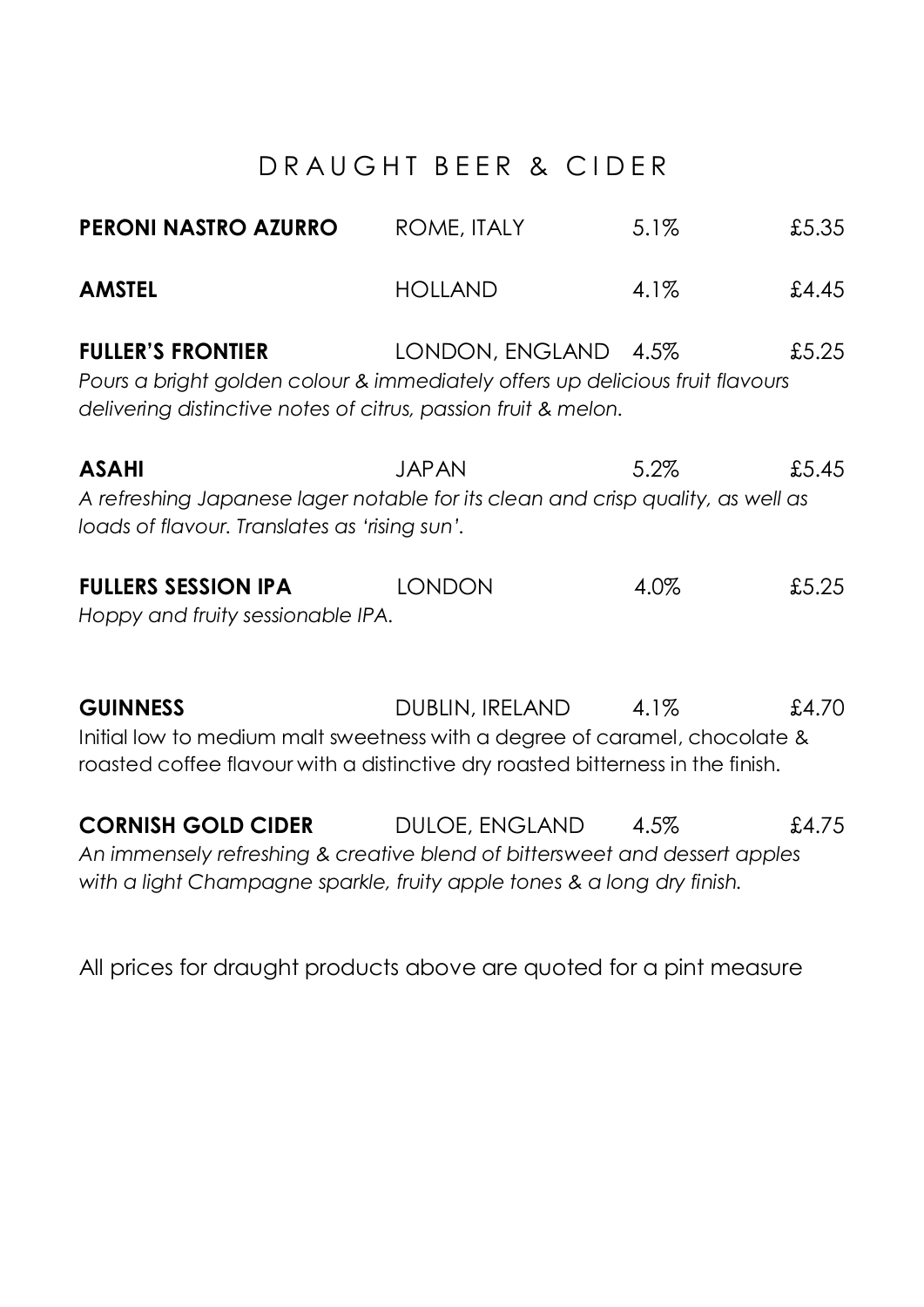# $C$  A S K A L F S

## **FULLER'S LONDON PRIDE** 4.1% **6.4.25**

*Known and loved for its smooth, distinctive malty base and rich balance of hop flavours, London Pride is the UK's favourite premium ale. It is complemented by well-developed hop character, from adding Target, Challenger and Northdown hops to the brew.*

## **FULLER'S OLIVERS ISLAND** 3.8% £4.30

*A light, refreshing golden ale, Oliver's Island sees a unique blend of golden malt, orange peel and floral and citrus hops come together in perfect harmony. It's brewed to 3.8% ABV, making it the perfect pint to enjoy with your crew – and just like the rowers who inspired it, it's a beer that glides down smoothly.*

*A silky-smooth premium ale, Horndean Special Bitter was originally the flagship beer of Gales Brewery in Hampshire. First launched in 1959, it's still brewed with the same passion and pride today. There's not many things that have stayed the same since then, but from the russet colour and the fruity taste, right down to the logo on the hand-pump, Gales HSB is one of them.*

## **Seasonal & Guest Ales**

*Please enquire at the bar to taste our ever-changing selection of guest beers and seasonal specials from Fuller's, Gale's and many local breweries.*

All prices for draught products above are quoted for a pint measure

**GALES H.S.B.** 4.8% **£4.35**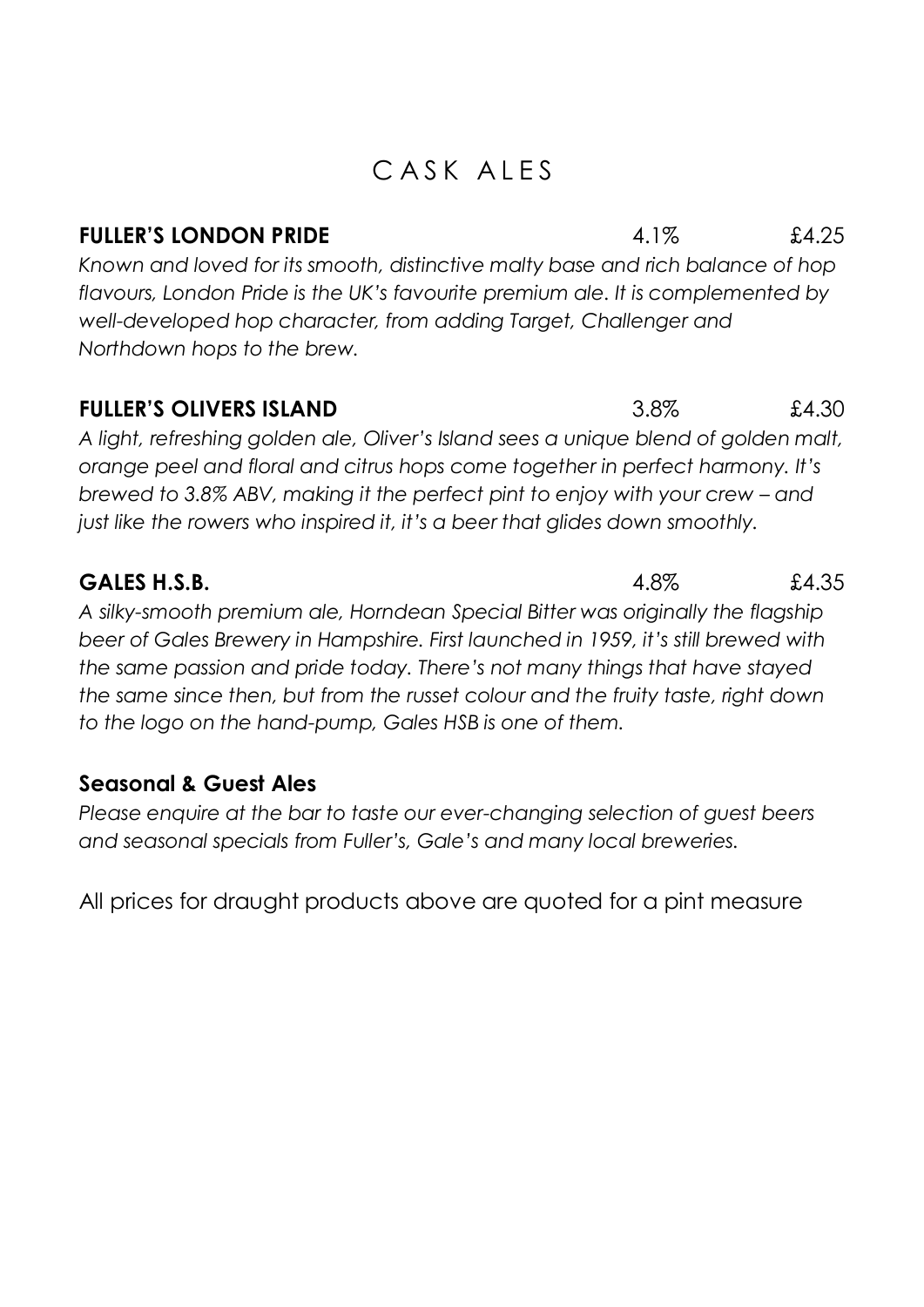# BOTTLED BEFRS & CANS

**FULLER'S HONEY DEW (500ml)** LONDON, ENGLAND5.0% £5.00 *Brewed with a delicious hint of honey, Organic Honey Dew, our golden ale, is a beer even for those who don't like beer. It's one of our most refreshing drinks and created with 100% natural, organic ingredients.*

| <b>FULLER'S E.S.B. (500ml)</b>                  | LONDON, ENGLAND 5.9% £4.65 |      |            |
|-------------------------------------------------|----------------------------|------|------------|
| SOL (330ml)                                     | <b>MEXICO</b>              |      | 4.5% £4.40 |
| ASAHI (330ML)                                   | JAPAN                      |      | 4.0% £4.45 |
| <b>UMBRELLA GINGER BEER (500ml)</b>             |                            |      | 4.8% £4.85 |
| PILSNER URQUELL (330ml)                         | CZECH REPUBLIC 4.4%        |      | £4.40      |
| PERONI NASTRO AZZURRO (330ml) ITALY             |                            |      | 5.1% £4.40 |
| PERONI NASTRO AZZURO GLUTEN FREE (330ml)        |                            |      | 5.1% £4.40 |
|                                                 | <b>BOTTLED CIDERS</b>      |      |            |
| <b>REKORDELIG STRAWBERRY &amp; LIME (500ml)</b> |                            | 4.0% | £4.95      |
| <b>REKORDERLIG PASSIONFRUIT (500ml)</b>         |                            |      | 4.0% £4.95 |
| <b>CORNISH ORCHARDS PEAR CIDER (500ml)</b>      |                            |      | 5.0% £4.95 |
| <b>CORNISH ORCHARDS BLUSH CIDER (500ml)</b>     |                            |      | 4.0% £5.15 |